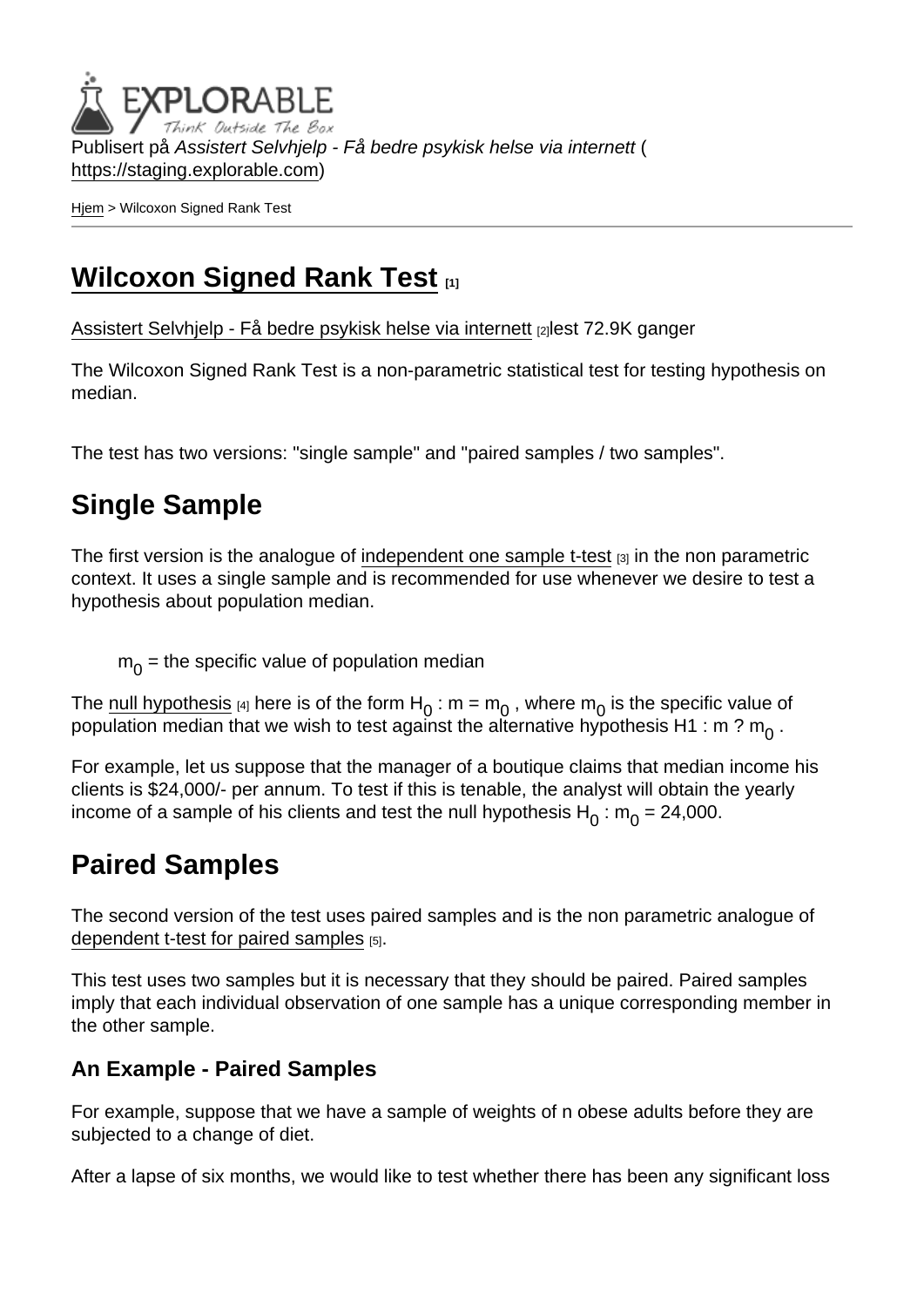in weight as a result of change in diet. One could be tempted to straightaway use the [dependent t-test for paired samples](https://staging.explorable.com/dependent-t-test-for-paired-samples)  $[5]$  here.

However that test has certain assumption notable among them being normality. If this normality assumption is not satisfied, one would have to go for the non parametric [Wilcoxon](http://en.wikipedia.org/wiki/Wilcoxon_signed-rank_test)  [Signed Rank Test](http://en.wikipedia.org/wiki/Wilcoxon_signed-rank_test) [6].

The [null hypothesis](https://staging.explorable.com/null-hypothesis) [4] then would be that there has been no significant reduction in median weight after six months against the alternative that medians before and after significantly differ.

### Normality Assumptions is not Required

Most of the standard statistical techniques can be used provided certain standard assumptions such as independence, normality etc. are satisfied.

Often these techniques cannot be used if the normality assumption is not satisfied. Among others, the [t-test](https://staging.explorable.com/students-t-test-2) [7] requires this assumption and it is not advisable to use it if this assumption is violated.

## Advantages

The advantage with Wilcoxon Signed Rank Test is that it neither depends on the form of the parent distribution nor on its parameters. It does not require any assumptions about the shape of the distribution.

For this reason, this test is often used as an alternative to t test's whenever the population cannot be assumed to be [normally distributed](https://staging.explorable.com/normal-probability-distribution)  $_{[8]}$ . Even if the normality assumption holds, it has been shown that the efficiency of this test compared to t-test is almost 95%.

Let us illustrate how signed ranks are created in one-sample case by considering the example explained above. Assume that a sample of yearly incomes of 10 customers was collected. The null hypothesis to be tested is  $H_0$  : m = 24,000.

We first calculate the deviations of the given observations from 24,000 and then rank them in order of magnitude. This has been done in the following table:

| Income | <b>Deviation</b> | <b>Signed Ranks</b> |
|--------|------------------|---------------------|
| 23,928 | $-72$            | -1                  |
| 24,500 | 500              | 5.5                 |
| 23,880 | $-120$           | $-2$                |
| 24,675 | 675              | 7                   |
| 21,965 | $-2035$          | $-10$               |
| 22,900 | $-1100$          | -9                  |
| 23,500 | $-500$           | $-5,5$              |